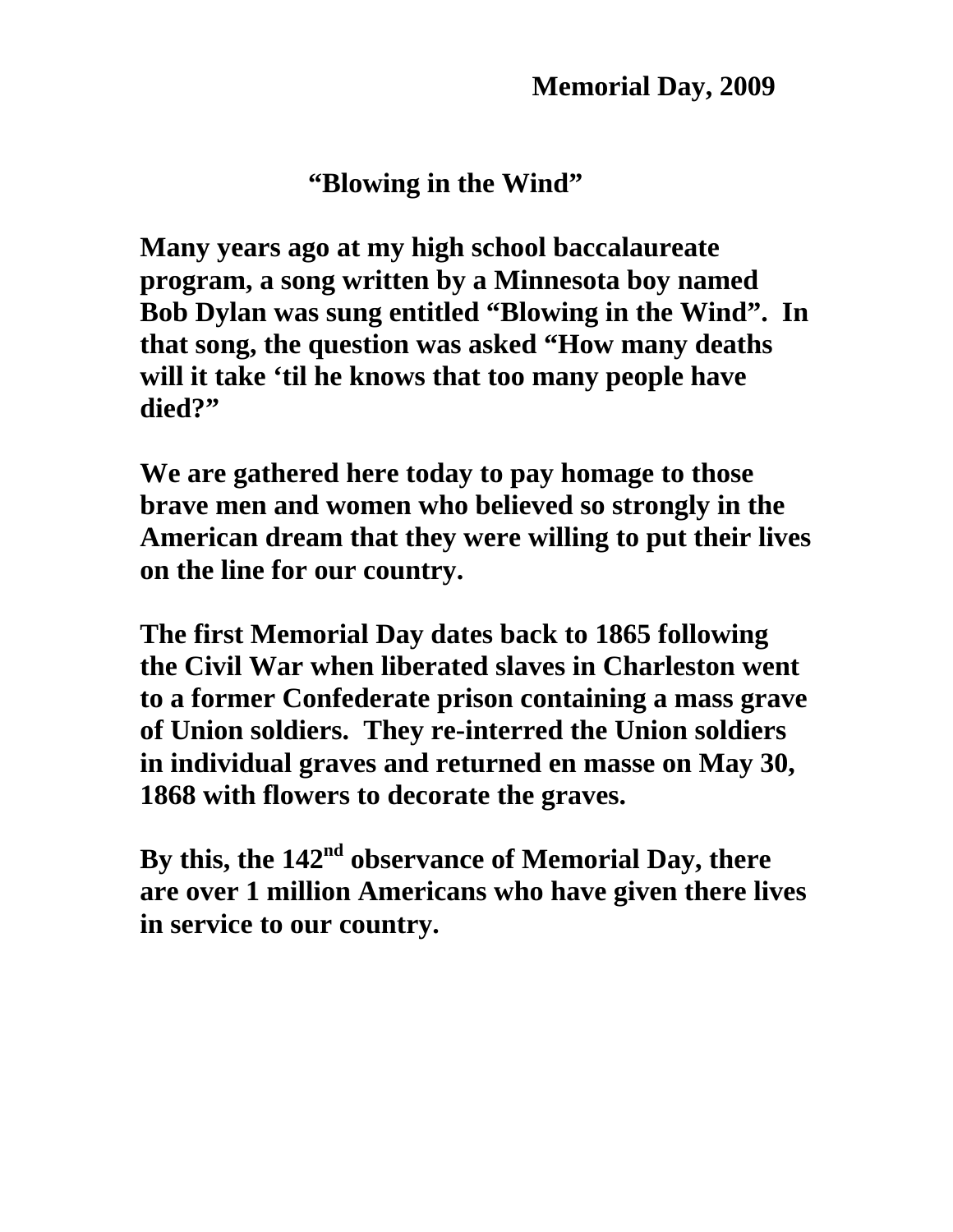**In 1967, I answered my call to service to my country and was trained as a combat medic. Along with many other young Americans, I was sent to SouthEast Asia to serve in places with unusual names such as the A Shau Valley, Khe Sanh, Con Thien, Phu Bai, and Hamburger Hill.** 

**During my over 2 years of service in Vietnam, I cared for hundreds of GI's and their injuries, many of whom ultimately did make it home alive, but also many who did not.** 

**As my first tour of duty in Vietnam was nearing its end, I was serving as the medic for C Company of the 1st Battalion, 83rd Artillery at LZ Bastogne, and was replaced by another medic, PFC Fred Paddleford, who went home 2 weeks later in a body bag.** 

**Following my service commitments, I became active in the Vietnam Veterans Against the War. When Senator John Kerry was standing on the steps of the Capitol leading an anti-war rally, I was in Paris, France as part of the International Commission in Solidarity with the Vietnamese People, meeting with the four delegations to the Paris peace talks. Despite some philosophical differences in so-called peace groups then and today, the vast majority of these individuals have remained extremely supportive of our troops and their service to our country.**